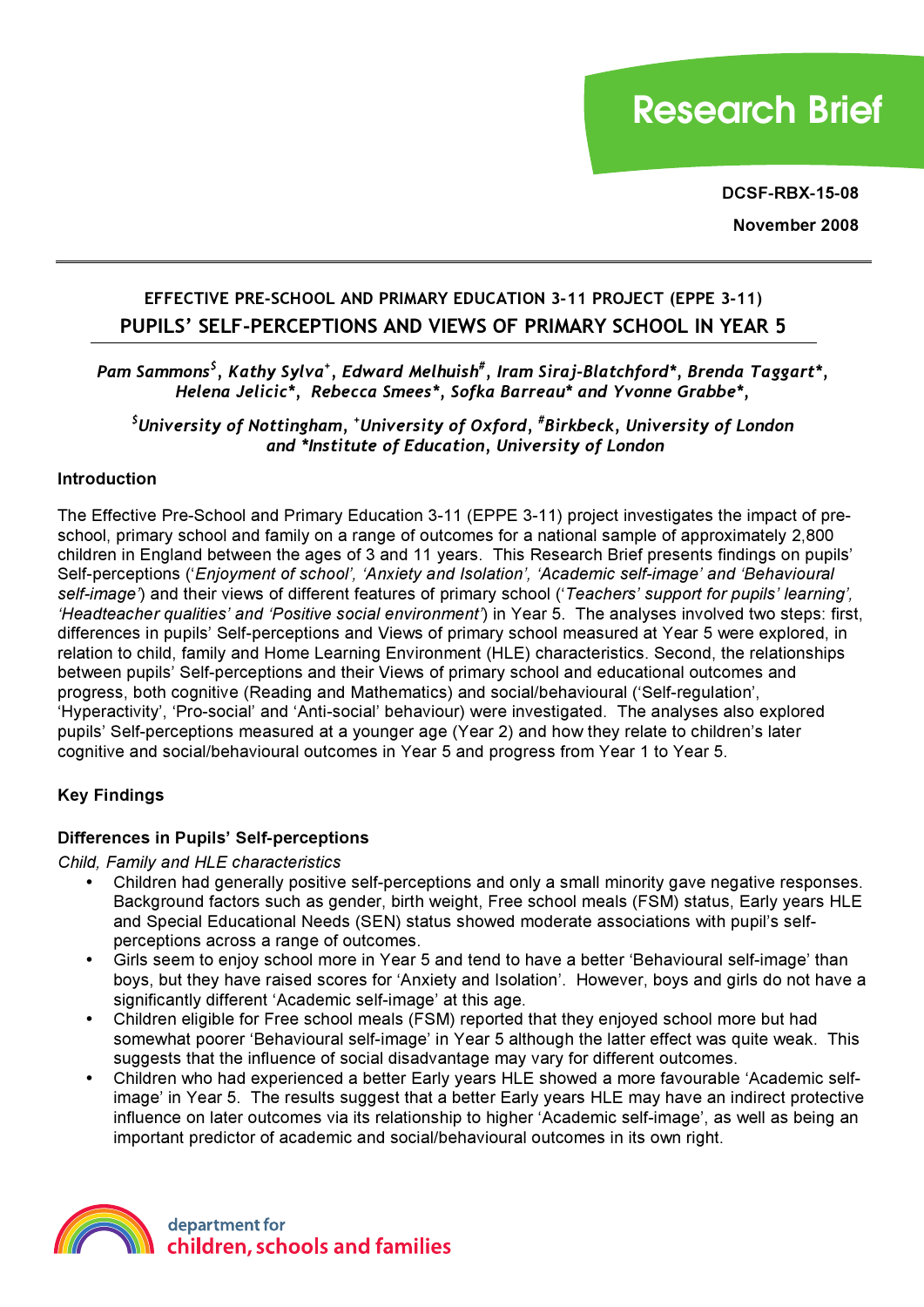### *Pre-school and Primary school influences*

- Children who had attended high quality pre-schools showed higher scores for 'Behavioural self-image' and 'Enjoyment of school' in Year 5 than children who had attended low quality pre-schools.
- Children who attended more academically effective primary schools had a more positive 'Behavioural self-image' in Year 5.
- Significant variation exists between schools in the self-perceptions of their pupils, especially for 'Enjoyment of school' and 'Academic self-image'.

# **Differences in Pupils' Views of primary school**

• Children were generally positive about most aspects of their primary school, with only a small minority giving negative responses. Children who scored more highly on 'Enjoyment of school' were also more positive in their ratings of 'Headteacher qualities', 'Teachers' support for pupils' learning' and the social environment of their school.

# *Child, Family and HLE characteristics*

• Girls were more positive in their ratings of 'Headteacher qualities' and were more likely to view their school as having a 'Positive Social Environment' than boys. Children entitled to FSM had more positive views of 'Teachers' support for pupils' learning', whereas children from families with higher salaries had more positive views of the social environment in their school. In addition, children from the lowest Early years HLE group had less favourable views of the social environment in their school than children who had experienced the highest HLE at a young age.

#### *Pre-school and Primary school influences*

- Children who had attended a high or medium quality pre-school were more likely to view their primary school as having a 'Positive Social Environment' in Year 5 than children who had not attended preschool.
- Significant variation exists between schools in pupils' self-reported experiences of the classroom and school environment, particularly for the 'Headteacher qualities' and 'Positive Social Environment' factors, which suggests there are important differences in children's primary school experiences.

# **Relationships between Pupils' Selfperceptions and progress**

*'Academic self-image' and 'Behavioural selfimage'*

- Of all self-perception measures, pupils' 'Academic self-image' was found to be the strongest predictor for progress in Reading, Mathematics and 'Self-regulation', controlling for background characteristics. Similarly, pupils' 'Behavioural self-image' was the strongest predictor of 'Hyperactivity', 'Pro-social' and 'Anti-social' behaviour development from Year 1 to Year 5, controlling for background characteristics. These findings suggest that there are strong *reciprocal* relationships between 'Academic selfimage' and academic progress and between 'Behavioural self-image' and social/behavioural development.
- Pupils' with a higher 'Behavioural selfimage' at age 7 had all round better social/behavioural development and higher cognitive attainment and progress by Year 5 (age 10). This again points to the importance of links between academic and behavioural outcomes and the need to promote both.

# *'Enjoyment of school'*

• Pupils' 'Enjoyment of school' was related to better social/behavioural development from Year 1 to Year 5. Children who had improved 'Pro-social' behaviour and 'Selfregulation' were more likely to enjoy going to school and were more interested in lessons. Pupils who enjoyed school also had greater reduction in 'Hyperactivity' and 'Anti-social' behaviour. However, there was a different relationship between 'Enjoyment of school' and cognitive progress; medium levels of 'Enjoyment of school' were linked slightly more strongly with higher progress in Reading and Mathematics than either high or low levels of 'Enjoyment of school'.

#### **Relationships between Pupils' Views of primary school and progress**

After controlling for background characteristics, pupils' views of the 'Positive Social Environment' in school were also found to predict better cognitive progress and social/behavioural development from Year 1 to Year 5. This suggests that when a child feels safe and peers are viewed as friendly, both academic and social/behavioural outcomes benefit.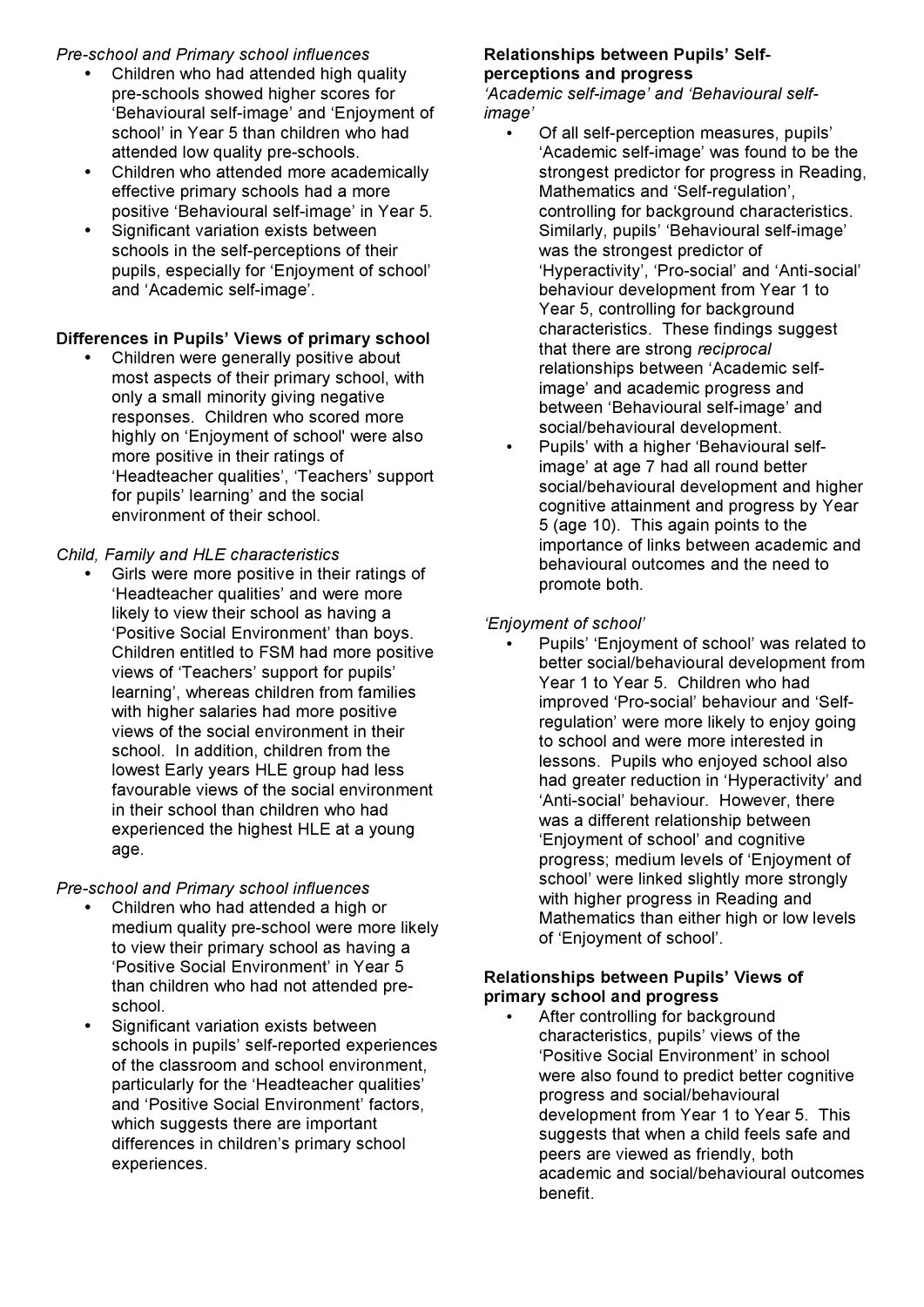Where the child perceives they get support for learning from their teachers, this predicts better child development in terms of 'Self-regulation' and 'Pro-social' behaviour. In addition, when a child perceives that the Headteacher is interested in children and is making sure that children behave, children have increased 'Pro-social' behaviour and reduced 'Hyperactivity' from Year 1 to Year 5.

# **The EPPE 3-11 Research: Background**

The original EPPE study investigated children's intellectual and social/behavioural development between the ages of 3-7 years (Sylva et al., 2004). The EPPE 3-11 extension follows the sample to the end of primary school (age 11 years, the end of Key Stage 2). The EPPE technical reports and the website: www.ioe.ac.uk/projects/eppe provide further details about the study and the sample.

The EPPE research adopts an educational effectiveness design using mixed methods (Siraj-Blatchford et al., 2006) including multilevel modelling for the analyses of child outcomes and case studies of effective pre-school practice. Earlier reports have documented the enduring impact of pre-school and the importance of early family experiences (particularly the Early years home learning environment [HLE], see Melhuish et al., 2008) on children's later attainment and social/behavioural development up to age 10 in primary school. They also highlight the impact of the quality of the primary school a child attends, particularly in terms of its academic effectiveness independently measured using a contextualised value added approach (Sammons et al., 2007a; 2007b; Melhuish et al., 2006). In addition, during the pre-school phase the project explored the links between child outcomes and pre-school setting/classroom practices and processes through observations. This identified the features of pre-school experiences found to be linked with more positive developmental outcomes for young children up to age 5 years (see Sylva, 1999; Siraj-Blatchford, 2003; Sylva et al., 2006).

The analyses reported here explored: 1) the differences in pupils' self-perceptions and views of primary school in Year 5 related to child, family and home learning environment (HLE) characteristics; and 2) the relationships between pupils' self-perceptions, their views of primary school and variations in their cognitive and social/behavioural outcomes at Year 5. The findings here build on earlier analyses, which control for the child, parent and HLE variables

already found to be significant predictors of children's outcomes in Year 5.

The cognitive outcome measures were collected using standardised tests<sup>1</sup> of Reading and Maths in Year 1 and 5. The social/behavioural measures were derived from teacher completed pupil profiles covering dimensions of 'Self-regulation', 'Prosocial' behaviour, 'Hyperactivity' and 'Anti-social' behaviour.

The self-perceptions ('*Enjoyment of school', 'Anxiety and Isolation', 'Academic self-image' and 'Behavioural self-image'*) and views of primary school ('*Teachers' support for pupils' learning', 'Headteacher qualities' and 'Positive Social Environment'*) measures were derived from questionnaires in which children were asked about the views of themselves and their primary school. These questionnaires were collected in Year 2 and in Year 5. Statistical analysis (both exploratory and confirmatory factor analysis) of the Year 5 questionnaire items was conducted in a similar way to that in Year 2 and in both cases identified a number of underlying dimensions (factors) that show patterns of associations amongst the questionnaire items.

The first aim is to establish whether child, family and HLE characteristics, as well as features of the pre-school setting and primary school attended, help to explain differences in the self-perceptions and views of primary school among children in Year 5 (using multilevel models). The second aim is to explore whether pupils' self-perceptions and views of primary school help to predict cognitive and social/behavioural outcomes after controlling for a range of factors (child, family, HLE, prior attainment/developmental level), again using multilevel models. The research of the second aim focuses on measuring children's progress and development in cognitive and social/behavioural outcomes between Year 1 and Year 5. These analyses identify the unique (net) contribution of particular factors to variations in children's outcomes, while other background influences are controlled.

For further details on the research and analysis used in this study, see the full Research Reports (Sammons et al, 2008a, 2008b, 2008c).

 $1$  NFER tests of Reading and Mathematics.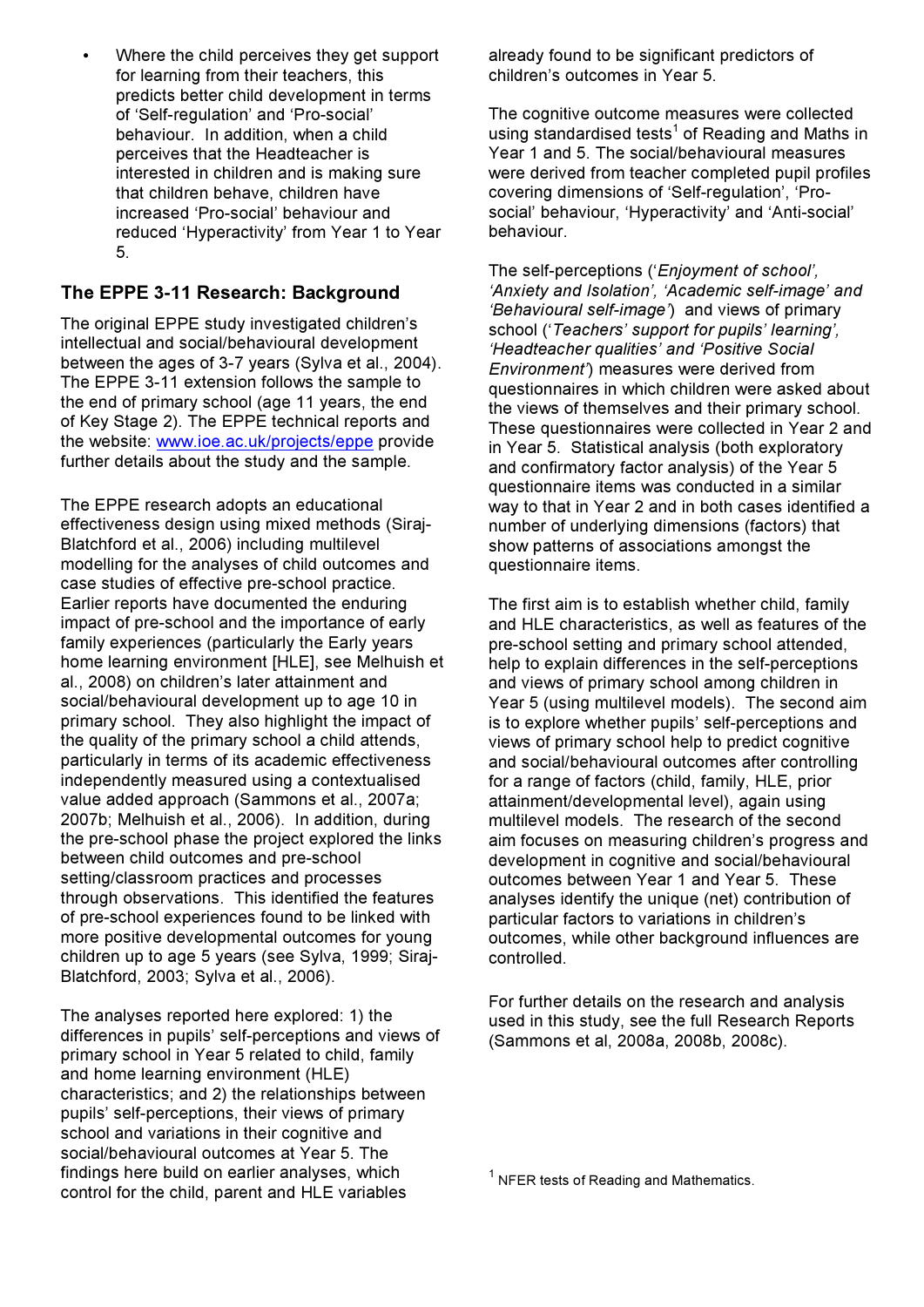# **The findings**

#### **Differences in Pupils' Self-perceptions**

Overall, the majority of children had positive selfperceptions while only a small minority had negative self-perceptions in Year 5. For example, about 60% of children reported that they liked going to school and they liked lessons for all or most of the time; 85% reported that they try to do their best in school and behave in class for all or most of the time; and 75% think they are good at school work and can cope with it. Nevertheless, 10% of the children reported that they feel lonely or worried for most or all of the time.

#### *Pupil background influences*

# Gender

From all child, family and HLE background characteristics, gender had the most predictive associations with pupils' self-perceptions in Year 5. Results indicated that girls enjoyed school more in Year 5 (ES=0.19) and, in particular, tended to have a better 'Behavioural self-image' than boys (ES=0.53), but they also tended to feel more anxious and isolated than boys (ES=0.15). However, boys and girls did not have a significantly different 'Academic self-image' at this age.

# Birth weight

Children who had a low birth weight tended to show higher scores for 'Anxiety and Isolation' in Year 5 (ES=0.29) and a similar trend was found for those with a record of early developmental problems (ES=0.16) during pre-school years.

#### SEN status

Children who had been identified as having a special educational need (SEN) during primary school had less favourable self-perceptions (ES from 0.16 to 0.33). This suggests that children identified for SEN tend to be more vulnerable in terms of their self-perceptions and may need more support for their socio-emotional development in addition to getting support for their cognitive development in primary school.

#### *Family background*

#### Free school meals (FSM)

Children eligible for Free School Meals (FSM, an indicator of low family income) showed significantly higher levels of 'Enjoyment of school' (ES=0.26). However, they had somewhat poorer 'Behavioural self-image' in Year 5 (ES=-0.11) although this latter effect is very small. This suggests that the influences of social disadvantage can vary for different self-perception outcomes (as well as for academic and

social/behavioural outcomes analysed separately; see Sammons et al., 2007a; 2007b).

#### Parental qualifications

Fathers' qualification levels were related to pupils' self-perceptions. Children whose fathers have higher qualifications (18 academic, degree or higher degree) tended to have higher 'Academic self-image' than children whose fathers have no qualifications (ES from 0.19 to 0.27). By contrast, children whose fathers have vocational qualifications were found to have somewhat higher scores in terms of 'Anxiety and Isolation' (ES=0.23) than children whose fathers have no qualifications. In contrast, mother's qualification levels were not found to be related to pupils' selfperceptions in strong contrast to findings for cognitive outcomes.

# *The Home Learning Environment (HLE)*

Early years HLE (based on home learning activities measured at age 3-4) continued to show a significant impact on pupils' 'Academic selfimage' in Year 5. Those who had experience of a better Early years HLE also had higher levels of 'Academic Self-image' in Year 5 (ES from 0.18 to 0.24). This may operate either directly or indirectly via the impact of HLE on academic attainment and 'Self-regulation'.

#### *Pre-school influences*

Previous reports have shown that earlier educational experiences were significant predictors in shaping EPPE children's later cognitive and social/behavioural outcomes during Key Stage 2 (Sammons et al., 2007a; 2007b). Preschool quality has a small but significant effect on children's later self-perceptions; children who attended high quality pre-schools showed higher levels of 'Behavioural self-image' (ES=0.13) and 'Enjoyment of school' (ES=0.18) in Year 5 than children who had attended low quality pre-school.

#### *Primary school influences*

Primary school academic effectiveness<sup>2</sup>, measured as value added, did not have a significant impact on pupils' self-perceptions in Year 5, except for 'Behavioural self-image'. Children who attended academically high effective primary schools have somewhat more positive 'Behavioural self-image' (ES=0.13) in Year 5. This is in line with findings on children's social behaviour (based on teacher ratings) in Year 5.

 $2$  The value added analyses of the National Pupil Database were undertaken independently of the EPPE research for three full cohorts of pupils (2002 – 2004) from every primary school in England for English, Mathematics and Science to establish the academic effectiveness of each school (Melhuish et al., 2006).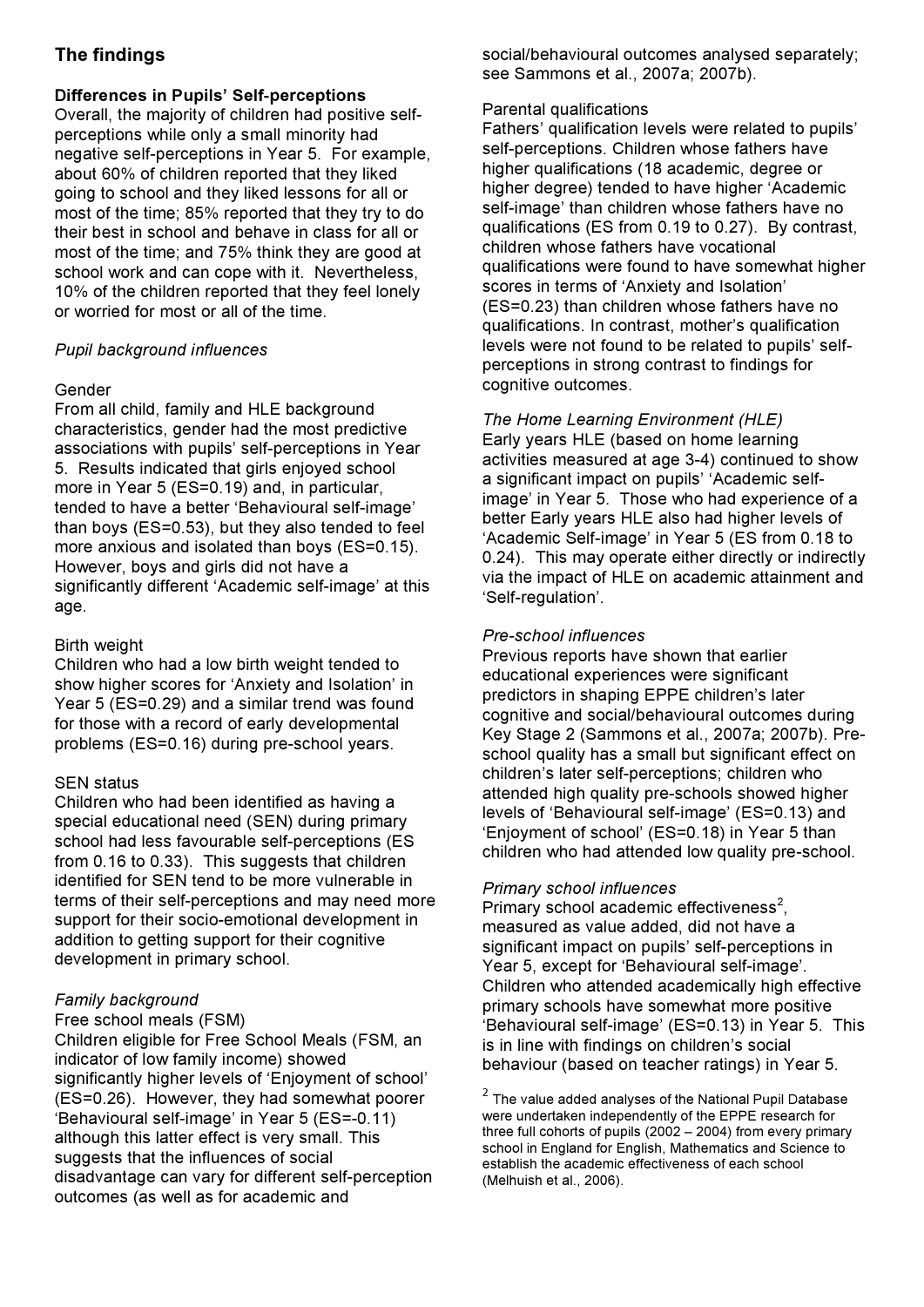Overall, the results reveal significant variation between primary schools in the self-perceptions of their pupils, especially for 'Enjoyment of school' and 'Academic self-image'. In some schools pupils report they enjoy school more and feel more positive about their 'Academic self-image' even when child, family and HLE background influences are taken into account.

*Academic attainment in Year 2 (age 7)* There is a significant link between children's earlier academic attainment and their later selfperceptions. Controlling for background characteristics, earlier attainments in Reading and Mathematics measured at Year 2 were found to be a significant though fairly modest predictor of children's later 'Academic self-image', 'Behavioural self-image' and 'Anxiety and Isolation' in Year 5 (ES=0.17 for Mathematics and ES from 0.14 to 0.29 for Reading). Findings suggest that children with higher attainment in Year 2 were more likely to go on to have a higher 'Academic self-image' and 'Behavioural selfimage' and lower levels of 'Anxiety and Isolation' in Year 5. The link between earlier academic attainment and 'Academic self-image' is further explored in a later section and the findings support the view that there is a strong reciprocal relationship between attainment and 'Academic self-image', a result that is in line with the wider literature on this topic (see Marsh, 2006).

#### *Differences in Pupils' Views of Primary School*

Overall, the majority of children view their primary school positively, with only a small minority giving very negative responses. For example, 81% of children report that their teacher tells them they can do well for all or most of the time, 85% of children think their headteacher is interested in children for all or most of the time, and 68% of children think there is not much bullying in their school. Children were found to be particularly positive about their headteacher in primary school, who was viewed as a person who is very much interested in children and makes sure everyone behaves in school.

Pupils with positive self-perceptions, particularly higher 'Enjoyment of school', also had positive views of their primary school. Children who enjoy school more are also likely to have favourable views of their teachers, headteachers and the social environment in school.

Results also showed that a certain amount of the variation in pupils' views of their primary school (13%) can be attributed to differences between schools, particularly for the 'Headteacher Qualities' and 'Positive Social Environment'

measures. This suggests there are significant differences between primary schools in the way children experience and perceive the behaviour of headteachers and in terms of the school's social environment.

#### *Child and family characteristics*

Child, family and HLE background characteristics were only weak predictors of children's views of primary school. Only a few background factors showed a significant relationship with pupils' views of primary school. Girls were somewhat more positive about their Headteachers (ES=0.13) and more positive about their social environment (ES=0.15) than boys. This is also in line with research on school and classroom climate elsewhere (Quek et al., 2002; Yates, 2001).

Children entitled to Free school meals (FSM) had somewhat more positive views of 'Teachers' support for pupils' learning' (ES=0.14). By contrast, children with higher family salaries were more likely to view their school as having a 'Positive Social Environment' (ES=0.34). In addition, children from the lowest Early years HLE group had less positive views of the social environment of their school than children with the highest Early years HLE (ES=-0.22).

*Pre-school and primary school influences* Previously attending any pre-school compared to not attending ('home' children) was predictive of more positive views of social environment in primary school (ES=0.18). In addition, the quality of the pre-school was also important: children who had attended a high (ES=0.18) or medium quality pre-school (ES=0.20) had more positive views of their social environment in their primary schools than children who had not attended pre-school. However, the academic effectiveness of the primary school attended was not associated with the pupils' views of primary school.

#### *Relationships between Pupils' Selfperceptions and their cognitive progress and social/behavioural development*

The measures of 'Enjoyment of school', 'Academic self-image' and 'Behavioural self-image' were tested as predictors of children's outcomes and progress in other areas (cognitive and social/behavioural), controlling for child, family and HLE characteristics. Pupils' self-perceptions (particularly 'Academic self-image' and 'Behavioural self-image') were stronger predictors of their social/behavioural and cognitive outcomes in Year 5 than pupils' views of their primary school. The findings were similar for both attainment and progress up to Year 5.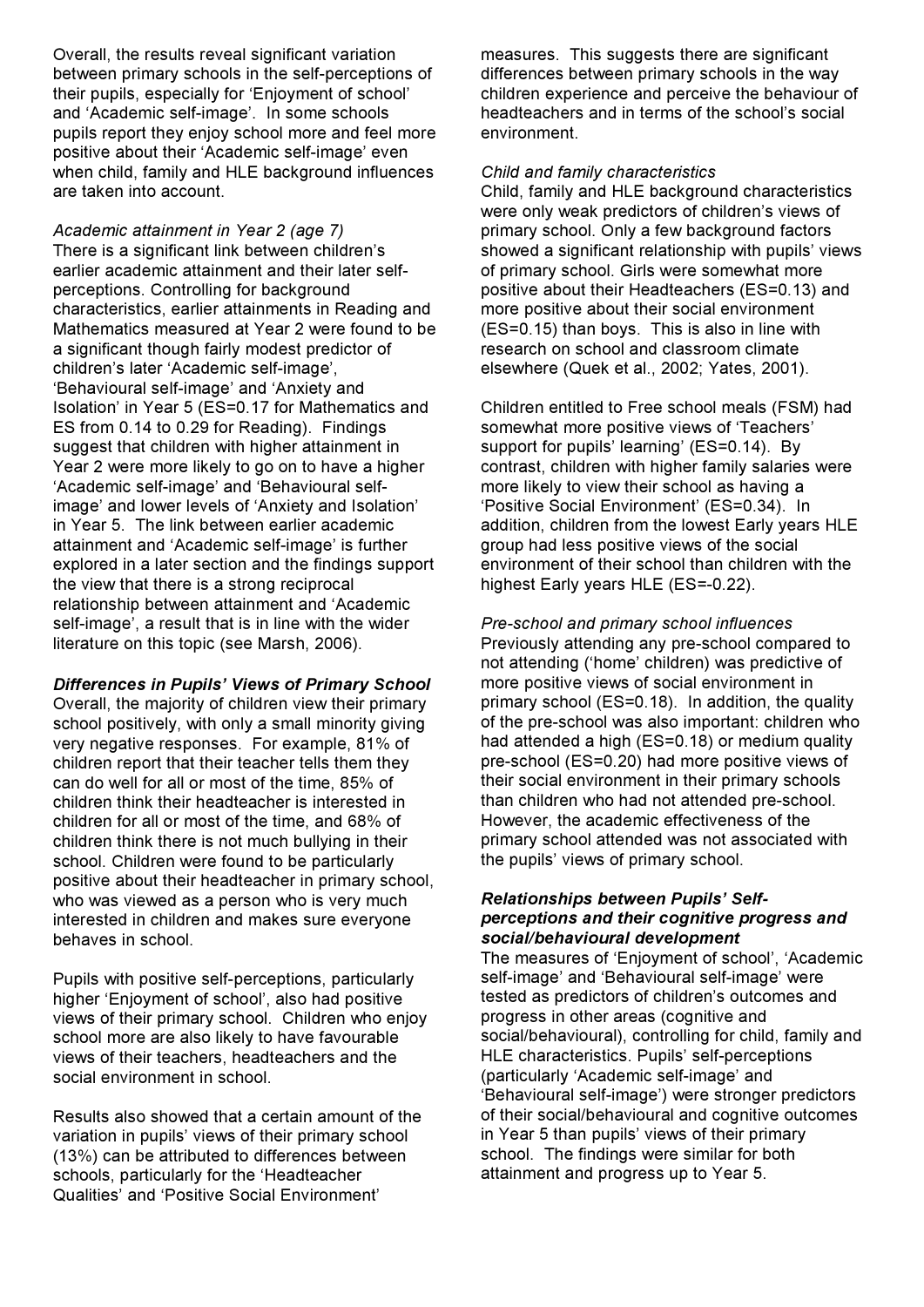*'Academic self-image' & 'Behavioural self-image'* All pupils' self-perception factors were related to their outcomes, suggesting that having a higher 'Academic self-image' and/or 'Behavioural selfimage' is associated with higher cognitive attainment and better social/behavioural outcomes, as well as positive progress in these outcomes from Year 1 to Year 5 (ES from 0.15 to 0.51 for cognitive progress and ES from 0.18 to 1.05 for social/behavioural development).

Pupils' 'Academic self-image' was the strongest predictor of cognitive progress (ES=0.38 for Reading and ES=0.51 for Mathematics) and improvement in 'Self-regulation' (ES=0.56). Pupils' 'Behavioural self-image' was the strongest predictor of increased 'Pro-social' behaviour (ES=0.68) and reduction in 'Hyperactivity' (ES=- 1.05) and 'Anti-social' behaviour (ES=-0.48) from Year 1 to Year 5.

These findings are in line with other research on children's self-concept (Marsh, 2006) and suggest that a child's views of his or her own academic abilities are more likely to be related to his or her attainment and progress in Reading and Mathematics, as well as the teacher's ratings of the child's social behaviour in terms of 'Selfregulation'. Similarly, a child's own views of his or her behaviour are likely to be related to the teacher's ratings of 'Pro-social' behaviour, 'Hyperactivity' and 'Anti-social' behaviour (for similar findings see Haynes, 1990). *However, it is important to note that it is not possible to conclude that there is a causal effect of children's selfperceptions on their cognitive and social/behavioural outcomes in Year 5 or on progress in these outcomes from Year 1 to Year 5.* The findings only show that the relationship between 'Academic self-image' and cognitive outcomes and progress is strong and statistically significant, taking account of other background influences, which was expected since previous studies have consistently shown a strong *reciprocal* relationship between academic selfconcept and academic achievement (Marsh, 1994; 2006; Marsh and Yeung, 1997). Children who attain well are likely to develop a high 'Academic self-image' and this may have a positive impact on motivation and encourage further effort and achievement. Similarly, there is likely to be a reciprocal relationship between 'Behavioural selfimage' and social/behavioural outcomes and development (Sammons et al., 2008a).

When compared to the effect sizes of background characteristics, Early years HLE, pre-school and primary school influences on children's outcomes, the relationship between 'Academic self-image'

and cognitive progress from Year 1 to Year 5 is twice the size of the effect of pre-school quality on cognitive outcomes in Year 5, but is not as strong as the effect of Early years HLE and mother's highest qualification level on these outcomes. However, the relationship between 'Academic selfimage' and development in 'Self-regulation' shows an effect that is as strong as the effect of Early years HLE on 'Self-regulation' in Year 5, which is the strongest predictor out of all background and school effects on this outcome.

The relationship between 'Behavioural self-image' and 'Hyperactivity', 'Pro-social' and 'Anti-social' behaviour development is stronger than the effect of gender, which is the strongest background predictor for these outcomes in Year 5. Note that these comparisons of background effects and the effects of self-perceptions should not be misunderstood for comparisons of different type of influences on children's outcomes since selfperceptions have *reciprocal relationships* with children's outcomes and progress in these outcomes.

#### *'Enjoyment of school'*

The factor 'Enjoyment of school' was positively related to improvement in social/behavioural development, indicating that children who enjoyed going to school and were interested in classes had improved 'Pro-social' behaviour (ES=0.37) and 'Self-regulation' (ES=0.34), but also reduced 'Hyperactivity' (ES=-0.42) and 'Anti-social' behaviour (ES=-0.16).

However, the relationship between 'Enjoyment of school' and cognitive progress was not linear. Medium levels of 'Enjoyment of school' were linked with improvement in Reading (ES=0.30) and Mathematics (ES=0.25) than either higher or lower levels of 'Enjoyment of school'. This finding shows that children who enjoyed school the most did not necessarily have the highest cognitive progress. Nevertheless, this relationship varies for different levels of 'Academic self-image'. The results show that low levels of 'Academic selfimage' were related to the lowest Reading and Mathematics progress from Year 1 to Year 5 regardless of the level of 'Enjoyment of school'. However, for higher levels of 'Academic selfimage', the 'Enjoyment of school' did matter: medium levels of 'Enjoyment of school' were related to the highest improvements in Reading (ES=0.51) and Mathematics (ES=0.64) from Year 1 to Year 5.

When compared to the effects of background factors on cognitive outcomes in Year 5, the effects of Early years HLE and mother's highest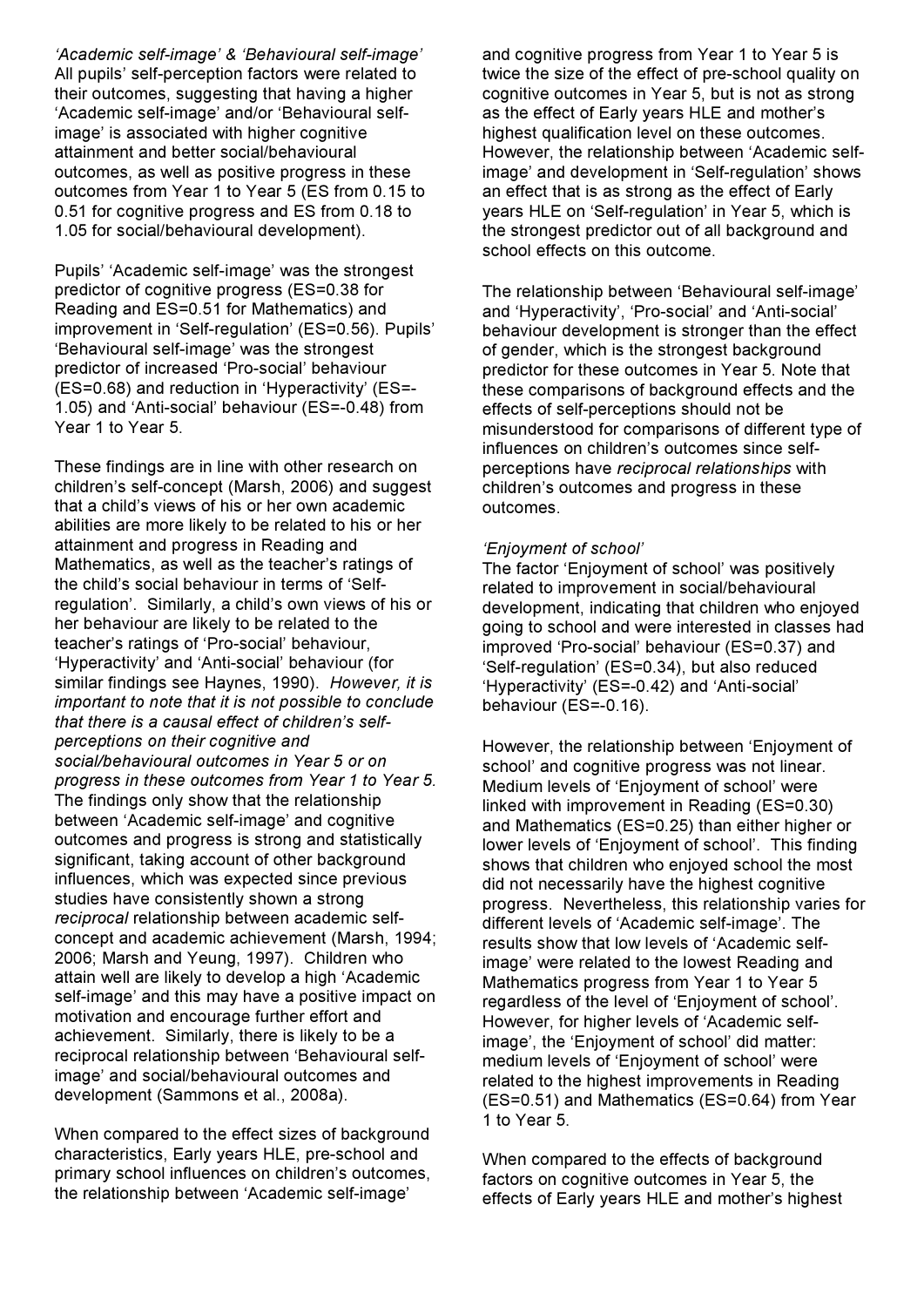level of qualifications is roughly twice as large as the strength of the relationship between medium levels of 'Enjoyment of school' and cognitive progress from Year 1 to Year 5. Again, note that these comparisons of background effects and the effects of self-perceptions should not be misunderstood for comparisons of different type of influences on children's outcomes and progress since self-perceptions have *reciprocal relationships* with children's outcomes and progress.

*Self-perceptions at an earlier time point* In terms of self-perceptions measured at an earlier time point (at Year 2), pupils who had a higher 'Behavioural self-image' in Year 2 had all round better social/behavioural development (ES from 0.24 to 0.45) and higher cognitive attainment and progress by Year 5 (ES=0.16 for Reading and ES=0.15 for Mathematics). The associations of 'Behavioural self-image' with social/behavioural development are higher than with cognitive progress, which is in line with expectations since perceptions of pupils' own social behaviour are more likely to predict later social/behavioural outcomes and development than cognitive outcomes and progress.

#### *Relationships between Pupils' Views of Primary School and their cognitive progress and social/behavioural development*

#### *'Positive Social Environment'*

From the three factors of pupils' views of primary school ('Teachers' support for pupils' learning', 'Headteacher qualities' and 'Positive Social Environment') only perceived 'Positive Social Environment' was related to all children's outcomes in Year 5 and progress/development from Year 1 to Year 5 (ES=0.20 for Reading, ES=0.17 for Mathematics, ES=0.21 for 'Selfregulation', ES=0.30 for 'Pro-social' behaviour, ES=-0.41 for 'Hyperactivity' and ES=-0.21 for 'Anti-social' behaviour). This suggests that when a child feels safe and peers are viewed as friendly, both educational progress and social/behavioural development are likely to benefit.

#### *'Teachers' support for pupils' learning'*

Children's positive perceptions of 'Teachers' support for pupils' learning' were predictive of increased 'Self-regulation' (ES=0.25) and 'Prosocial' behaviour (ES=0.33). Attending a school where the child perceives they get support for learning from their teachers predicts better social behaviour development though not better academic progress.

#### *'Headteacher qualities'*

Positive perceptions of 'Headteacher qualities' were predictive of improved 'Pro-social' behaviour and reduced 'Hyperactivity' from Year 1 to Year 5. Where a child perceives that the Headteacher is interested in children and is making sure that children behave, children have improved 'Prosocial' behaviour (ES=0.16) and reduced 'Hyperactivity' (ES=-0.16).

When compared to the effects of background, HLE and pre-school and primary school influences on pupils' outcomes in Year 5, the effects of pupils' views of primary school are on par with the effects of attending a high quality pre-school for all outcomes, but are weaker than the most important background characteristics such as gender, Early years HLE or mother's highest qualification levels.

The results of these analyses of pupils' views of their learning environment broadly support the conclusion that the quality of pupils' experiences in terms of feeling safe and supported in schools provides measurable benefits in terms of children's all round development.

#### **Conclusions and Implications**

There is significant variation in children's selfperceptions at age 10 in terms of their 'Enjoyment of school', 'Academic self-image' and 'Behavioural self-image'. The two self-concept measures are strongly linked with academic and social/behavioural outcomes and progress/development in these outcomes. It is likely that children's views of themselves and their attainments and progress have a reciprocal relationship. Those who have greater outcomes and progress in Reading and Mathematics will be likely to develop a more favourable academic selfconcept and vice versa. A similar pattern is evident for pupils' self-perceptions of their behaviour and measures of their behaviour in school rated by teachers. Possibly feedback processes (observations, teachers' comments, comparisons of self and peers) may mediate these relationships. In addition, supporting pupils in improving their attainment (by formative feedback, high quality teaching and appropriate learning experiences) is also likely to improve their 'Academic self-image' and 'Behavioural selfimage' as well as benefiting their attainment and progress, creating a positive achievement spiral. Lack of such support to improve attainment, progress and behaviour, by contrast, may lead to a declining spiral because poor achievement or behaviour can reduce a child's self-image and thus increase the likelihood of reduced motivation and further decline.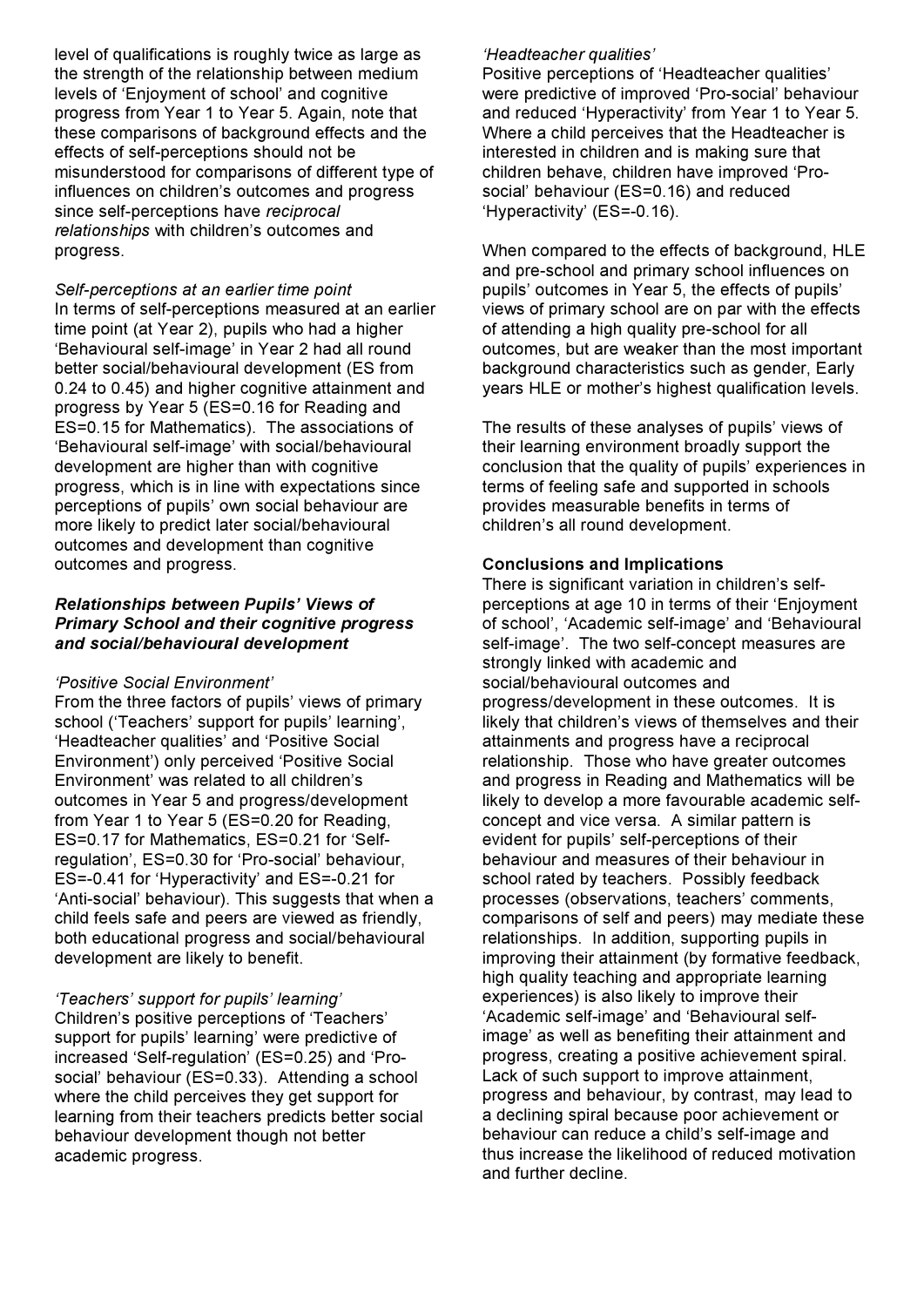In addition, there are differences in children's experiences of school that partly account for variations in their educational outcomes and progress. Those who perceive their schools more favourably in terms of 'Teachers' support for pupils' learning' have better social/behavioural development. Headteachers appear to play an important role too, in terms of the child's perceptions of their interest in pupils and their impact on the school's behavioural climate. Results suggest that encouraging greater pupil participation in school and enhancing these features of school culture may foster improved pupils' educational outcomes and progress and greater 'Enjoyment of school.' However, high levels of 'Enjoyment of school' on their own do not predict better attainment, progress or behaviour. Improving the school culture in terms of experiencing a 'Positive Social Environment' is also likely to promote better cognitive and developmental progress and overall outcomes.

The research results have implications for the Excellence and Enjoyment and the Every Child Matters agendas since they indicate that the affective, behavioural and academic domains are complementary and remain important for all round good child development. School policies and classroom practices that take steps to explore pupils' views and perceptions are more likely to encourage and promote the development of positive self-perceptions in children, and will be better placed to target support for more vulnerable groups.

#### **Methodology**

The EPPE 3-11 project contains a series of three 'nested' sets of analyses which help answer specific research questions.

The first set explores the research question about the academic effectiveness of the approximately 950 primary schools the EPPE 3-11 children attended. It used statistical data (matched KS1 and KS2 National assessment results) for successive pupil cohorts derived from every primary school in England (over three consecutive years 2002-2004) for English, Mathematics and Science to provide value added estimates of the academic effectiveness of each school and matched the resulting valued added measures to the EPPE child data set, to provide independent measures of the academic effectiveness of the school attended for each EPPE child (see Melhuish et al., 2006).

The second set of analyses involved the collection of information on academic and social/behavioural development, pupils' self-perceptions and views of

primary school for every child in the sample. The sample of approximately 2700 pupils originated from 141 pre-school centres covering 6 types of provision (nursery classes, nursery schools, integrated settings, playgroups, private day nurseries and local authority day nurseries) and included a group of 'Home' pupils who had not attended pre-school.

The third analyses explored classroom practice in a sample of 125 Year 5 classes through two different but complementary classroom observations. This addresses questions concerning the variation in teachers and pupils behaviours and the impact of this on children's outcomes (see Sammons et al., 2006; 2008a).

#### **References**

Haynes, N. M. (1990). Influence of Self-concept on School Adjustment among Middle-School Students. *The Journal of Social Psychology, 130(2)*, 199-207.

Marsh, H. W. (1994). Using the National Educational Longitudinal Study of 1988 to evaluate theoretical models of self-concept: The Self-Description Questionnaire. *Journal of educational Psychology, 86,* 439-456.

Marsh, H. W. (2006). *Self-concept theory, measurement and research into practice: The role of self-concept in educational psychology*. Leicester: The British Psychological Society.

Marsh, H. W. & Yeung, A. S. (1997). Causal Effects of Academic Self-concept on Academic Achievement: Structural Equation Models of Longitudinal Data. *Journal of Educational Psychology, 89(1)*, 41-54.

Melhuish, E., Romaniuk, H., Sammons, P., Sylva, K., Siraj-Blatchford, I. & Taggart. (2006) *The Effective Pre-school, Primary and Education Project (EPPE 3-11): The Effectiveness of Primary Schools in England in Key Stage 2 for 2002, 2003 and 2004.* Full Report London: Institute of Education, University of London http://www.ioe.ac.uk/schools/ecpe/eppe/eppe3- 11/eppe3-11pubs.htm

Melhuish, E., Sylva, K., Sammons, P., Siraj-Blatchford, I., Taggart, B. and Phan, M. (2008), 'Effects of the Home Learning Environment and pre-school center experience upon literacy and numeracy development in early primary school.' *Journal of Social Issues, 64,* 157-188.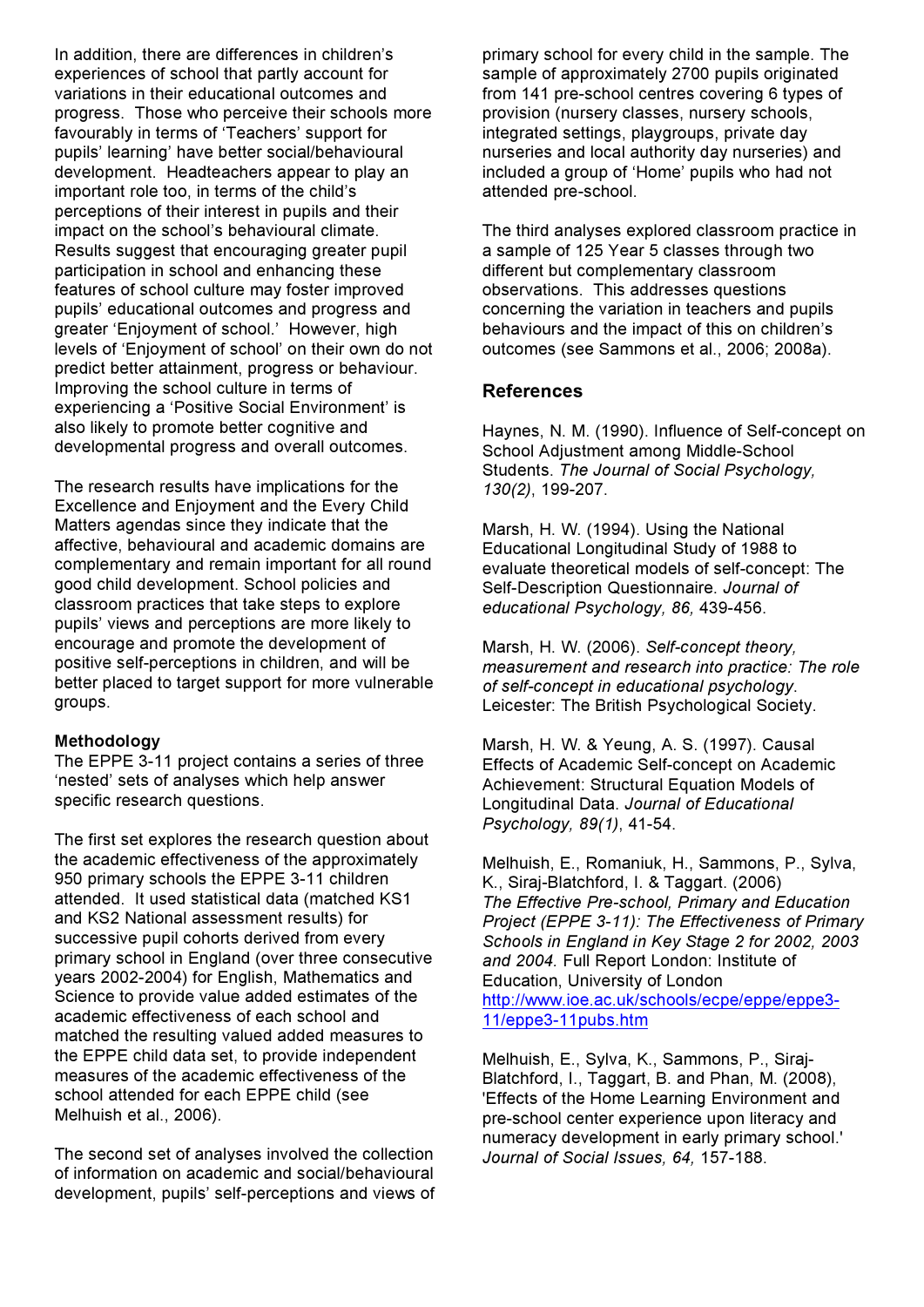Quek, C., Wong, A. & Fraser, B (2002) Gender differences in the perceptions of chemistry laboratory classroom environments, Queensland Journal of Educational research, Vol 18

Sammons, P., Taggart, B., Siraj-Blatchford, I., Sylva, K., Melhuish, E., Barreau, S. and Manni, L. (2006), *Effective Pre-school and Primary Education 3-11 (EPPE 3-11) Summary Report: Variations in Teacher and Pupil Behaviours in Year 5 Classes. Research Report No. 817*. Nottingham: DfES Publications.

Sammons, P., Sylva, K., Melhuish, E., Siraj-Blatchford, I., Taggart, B. and Barreau, S. (2007a), *Effective Pre-school and Primary Education 3-11 Project (EPPE 3-11): Influences on Children's Development and Progress in Key Stage 2: Social/behavioural Outcomes in Year 5. Research Report no. DCSF-RR007*. Nottingham: DfES **Publications** 

Sammons, P., Sylva, K., Melhuish, E., Siraj-Blatchford, I., Taggart, B., Grabbe, Y. and Barreau, S. (2007b), *Effective Pre-school and Primary Education 3-11 Project (EPPE 3-11) Summary Report: Influences on Children's Attainment and Progress in Key Stage 2: Cognitive Outcomes in Year 5. Report No. DCSF-RR828*. Nottingham: DfES Publications.

Sammons, P., Sylva, K., Melhuish, E., Siraj-Blatchford, I., Taggart, B., Jelicic, H., Barreau, S., Grabbe, Y. and Smees, R. (2008a), *Relationships between pupils self-perceptions, views of primary school and their development in Year 5.* London: Institute of Education, University of London.

Sammons, P., Sylva, K., Siraj-Blatchford, I., Taggart, B., Smees, R. and Melhuish, E., (2008b), Influences on *pupils' self-perceptions in primary school: Enjoyment of school, Anxiety and Isolation, and Self-image in Year 5.* London: Institute of Education, University of London.

Sammons, P., Sylva, K., Siraj-Blatchford, I., Taggart, B., Smees, R. and Melhuish, E., (2008c), *Exploring pupils' views of primary school in Year 5.* London: Institute of Education, University of London.

Sammons, P., Sylva, K., Melhuish, E., Siraj-Blatchford, I., Taggart, B., Barreau, S. and Grabbe, Y. (2008d), *The Influences of School and Teaching Quality on Children's Progress in Primary School. Report No. DCSF-RR028*. Nottingham: DfES Publications.

Siraj-Blatchford, I., Sylva, K., Taggart, B., Sammons, P., Melhuish, E. C. and Elliot, K. (2003), *The Effective Provision of Pre-School Education (EPPE) Project: Technical Paper 10 - Intensive Case Studies of Practice across the Foundation Stage*. London: DfES / Institute of Education, University of London.

Siraj-Blatchford, I., Sammons, P., Taggart, B., Sylva, K. and Melhuish, E. (2006), 'Educational Research and Evidence-Based Policy: The Mixedmethod Approach of the EPPE Project'. *Evaluation of Research in Education, 19 (2),* 63-82.

Sylva, K., Siraj-Blatchford, I., Melhuish, E. C., Sammons, P., Taggart, B., Evans, E., Dobson, A., Jeavons, M., Lewis, K., Morahan, M. and Sadler, S. (1999), *The Effective Provision of Pre-School Education (EPPE) Project: Technical Paper 6 - Characteristics of the Centres in the EPPE Sample: Observation Profiles*. London: DfEE / Institute of Education, University of London.

Sylva, K., Melhuish, E. C., Sammons, P., Siraj-Blatchford, I. and Taggart, B. (2004), *The Effective Provision of Pre-School Education (EPPE) Project: Final Report*. London: DfES/ Institute of Education, University of London.

Sylva, K., Sirai-Blatchford, I., Taggart, B., Sammons, P., Melhuish, E., Elliot, K. and Totsika, V. (2006), 'Capturing Quality in Early Childhood Through Environmental Rating Scales'. *Early Childhood Research Quarterly 21 (1),* 76-92

Yates, S (2001) Students' Achievement and Perceptions of School Climate During the Transition from Single Sex Education to Coeducation, *International Education Journal Vol 2, No 4, 2001 Educational Research Conference 2001 Special Issue*

# **Additional Information**

All DCSF Research Briefs and Research Reports can be accessed at: www.dcsf.gov.uk/research/

For further information about EPPE 3-11 contact: Brenda Taggart, The Institute of Education, University of London, G2, 15 Woburn Square WC1H 0NS. Enquiries to b.taggart@ioe.ac.uk EPPE website: www.ioe.ac.uk/projects/eppe

*The views expressed in this report are the authors' and do not necessarily reflect those of the Department for Children, Schools and Families.*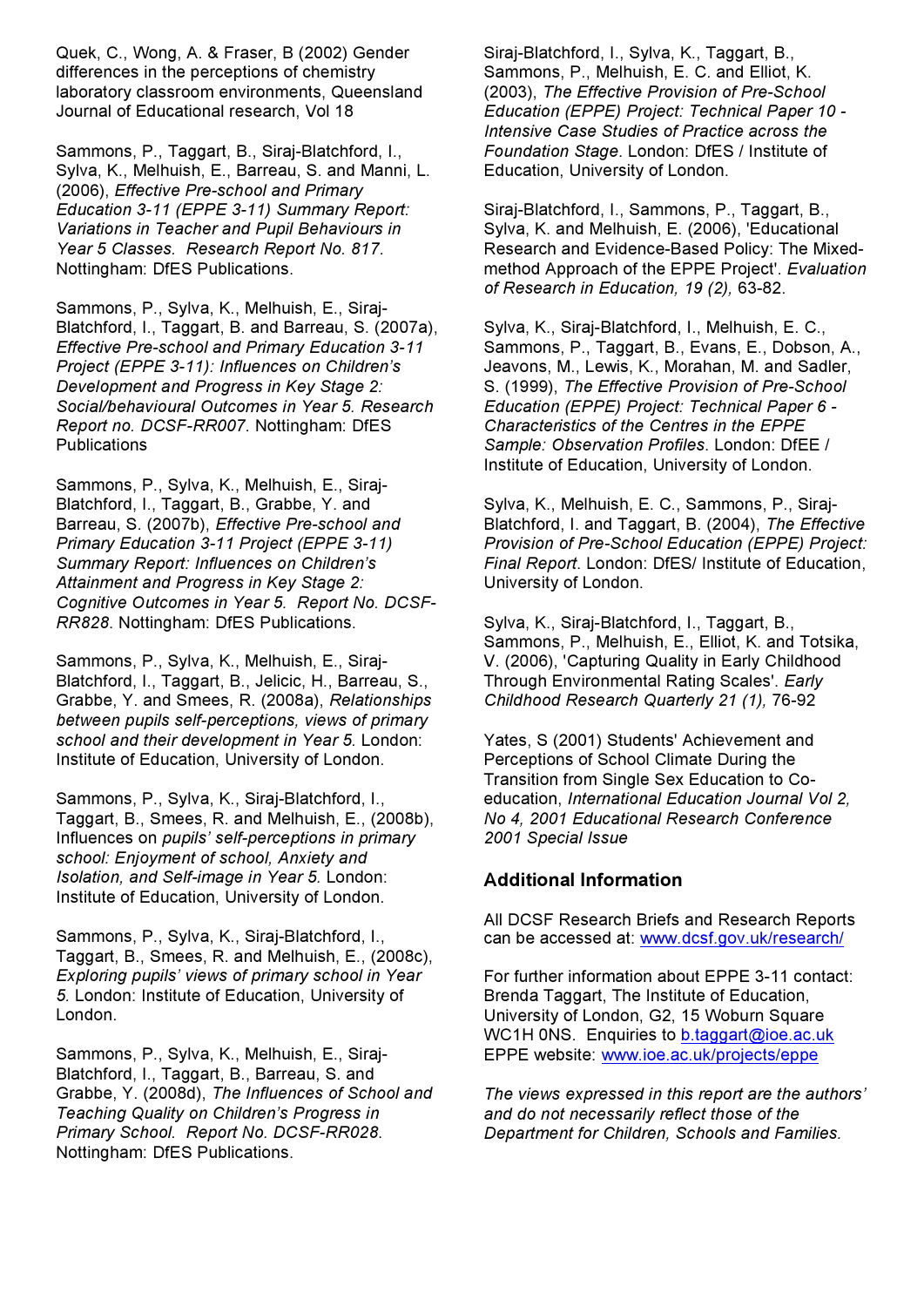#### **Table 1: Summary of key background factors and pre- and primary school influences on Pupils' self-perceptions and views of primary school in Year 5**

(Only the largest significant effect sizes are reported)

|                                                              |                     | Enjoyment<br>of school | <b>Academic</b><br>self-image | <b>Behavioural</b><br>self-image | Anxiety &<br><b>Isolation</b> | Teachers'<br>support<br>for pupils'<br>learning | Head<br>teacher<br>qualities | <b>Positive</b><br>social<br>environment |
|--------------------------------------------------------------|---------------------|------------------------|-------------------------------|----------------------------------|-------------------------------|-------------------------------------------------|------------------------------|------------------------------------------|
| Key Child Factors (Largest<br>significant effect size group) | Compared<br>to      |                        |                               |                                  |                               |                                                 |                              |                                          |
| Gender<br>(Girls)                                            | Boys                | 0.19                   |                               | 0.53                             | 0.15                          |                                                 | 0.13                         | 0.15                                     |
| <b>Birth weight</b><br>(Low)                                 | Normal              |                        |                               |                                  | 0.29                          |                                                 |                              |                                          |
| <b>Early Developmental</b><br>problems (1-2 problems)        | None                |                        |                               |                                  | 0.16                          |                                                 |                              |                                          |
| <b>Key Family factors</b>                                    |                     |                        |                               |                                  |                               |                                                 |                              |                                          |
| Free school meals (FSM)<br>(FSM)                             | Non-FSM             | 0.26                   |                               | $-0.11$                          |                               | 0.14                                            |                              |                                          |
| <b>Family earned income</b><br>$(E67,500 + )$                | No earned<br>income |                        |                               |                                  |                               |                                                 |                              | 0.34                                     |
| <b>Father's Qualification level</b><br>(Vocational)          | None                |                        |                               |                                  | 0.23                          |                                                 |                              |                                          |
| <b>Father's Qualification level</b><br>(Higher Degree)       | None                |                        | 0.27                          |                                  |                               |                                                 |                              | 0.31                                     |
| <b>Home Learning Environment</b><br>(HLE)                    |                     |                        |                               |                                  |                               |                                                 |                              |                                          |
| <b>Early years HLE</b><br>(Low)                              | High                |                        | $-0.24$                       |                                  |                               |                                                 |                              | $-0.22$                                  |
| Pre-school                                                   |                     |                        |                               |                                  |                               |                                                 |                              |                                          |
| Attending Pre-school                                         | not<br>attending    |                        |                               |                                  |                               |                                                 |                              | 0.18                                     |
| Pre-school quality                                           |                     |                        |                               |                                  |                               |                                                 |                              |                                          |
| <b>ECERS-E</b><br>(Medium)                                   | not<br>attending    |                        |                               |                                  |                               |                                                 |                              | 0.20                                     |
| <b>ECERS-E</b><br>(High)                                     | Low                 | 0.18                   |                               | 0.13                             |                               |                                                 |                              |                                          |
| <b>Primary School Effectiveness</b>                          |                     |                        |                               |                                  |                               |                                                 |                              |                                          |
| English & Mathematics<br>(High)                              | Low                 |                        |                               | 0.13                             |                               |                                                 |                              |                                          |